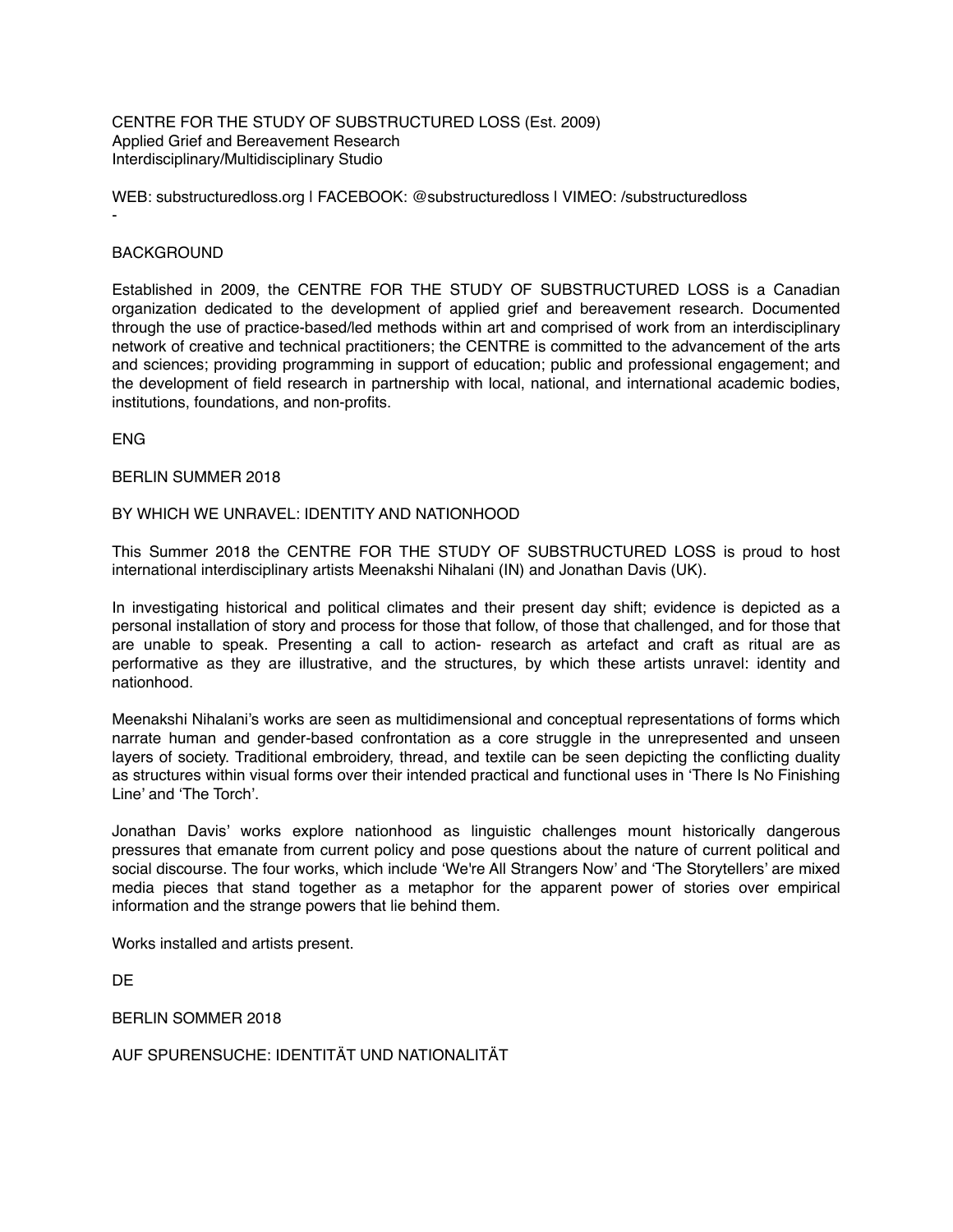Das CENTRE FOR THE STUDY OF SUBSTRUCTURED LOSS freut sich, die internationalen interdisziplinäre Künstlerin Meenakshi Nihalani (Indien)und den Künstler Jonathan Davis (UK) präsentieren zu dürfen.

Es werden historische und politische Klimata und ihre heutige Verschiebung untersucht. Belege dafür werden dargestellt als eine persönliche Installation von Geschichte und Prozess derjenigen, die folgen, derjenigen, die herausgefordert werden, und derjenigen, die nicht sprechen können. Präsentiert wird ein Aufruf zum Handeln – Forschung als Artefakt und Handwerk als Ritual sind ebenso performativ wie illustrativ und zeigen die Strukturen, nach denen die Künstlerin und der Künstler Identität und Nationalität entwirren.

Meenakshi Nihalanis multidimensionale und konzeptuelle Arbeiten präsentieren Formen, die von den menschlichen und geschlechtsspezifischen Konfrontationen als dem zentralen Konflikt der unterrepräsentierten und unsichtbaren Schichten der Gesellschaft erzählen. Traditionelle Stickereien, Fäden und Textilien verweisen auf die widersprüchliche Dualität als Strukturen innerhalb visueller Formen gegenüber ihren beabsichtigten praktischen und funktionalen Verwendungen in "There is No Finishing Line" und "The Torch".

Jonathan Davis' Arbeiten erforschen Nation als sprachliche Herausforderungen, die historisch gefährliche Drücke aufkommen lassen, welche von der gegenwärtigen Politik ausgehen und Fragen über die Natur des gegenwärtigen politischen und sozialen Diskurses aufwerfen. "We're All Strangers Now" und "The Storytellers" sind zwei der vier Mixed-Media-Arbeiten, die als Metapher für die scheinbare Macht von Geschichten über empirische Informationen stehen und für die seltsamen Kräfte dahinter.

Der Künstlerin und der Künstler haben die Arbeiten installiert und werden anwesend sein.

## ARTISTS

MEENAKSHI NIHALANI (IN) Web: www.meenakshiatelier.com

#### BACKGROUND

Meenakshi Nihalani is a multidisciplinary artist from Mumbai, India primarily working in sculpture. She received a BFA in Sculpture from the Sir J.J. School of Fine Arts, Mumbai. In 2016 Nihalani received the merit award from Bombay Art Society and the Lord Mayo Memorial Award for Sculpture from the Sir J.J. School of Art in 2017. In 2018 she participated in the Indo-German collaboration at Kunstfabrik, Darmstadt; showing at Artlet Studio, Karlsruhe. In 2018, Nihalani exhibited at the Honorary Embassy of Republic of India in Stuttgart.

Currently the artist lives and works in India and exhibits internationally.

#### **STATEMENT**

Meenakshi Nihalani's current works depict the human condition and societal state of mind in modern day India. Working with two and three-dimensional representations that narrate the female perspective as a translation for the human experience. Scale is used to communicate dramatic visual forms allowing narrative to serve as a reminder. The works aim to dispel gender issues and role. As a result, female forms and characters are the main protagonists in her artworks. Nihalani's fascination with the linearity of forms and drawings representing human expressions aid in revealing socio-political facets of society; ironically, adopting traditional sewing techniques to depict modern perspectives within humanity highlighting the importance of individualism. Coming from a conservative family with a passion for the arts, her visuals aim to represent social and political issues as conceptual forms and as surreal characters. Art is then seen as activism and in aid of translating socio-political philosophies.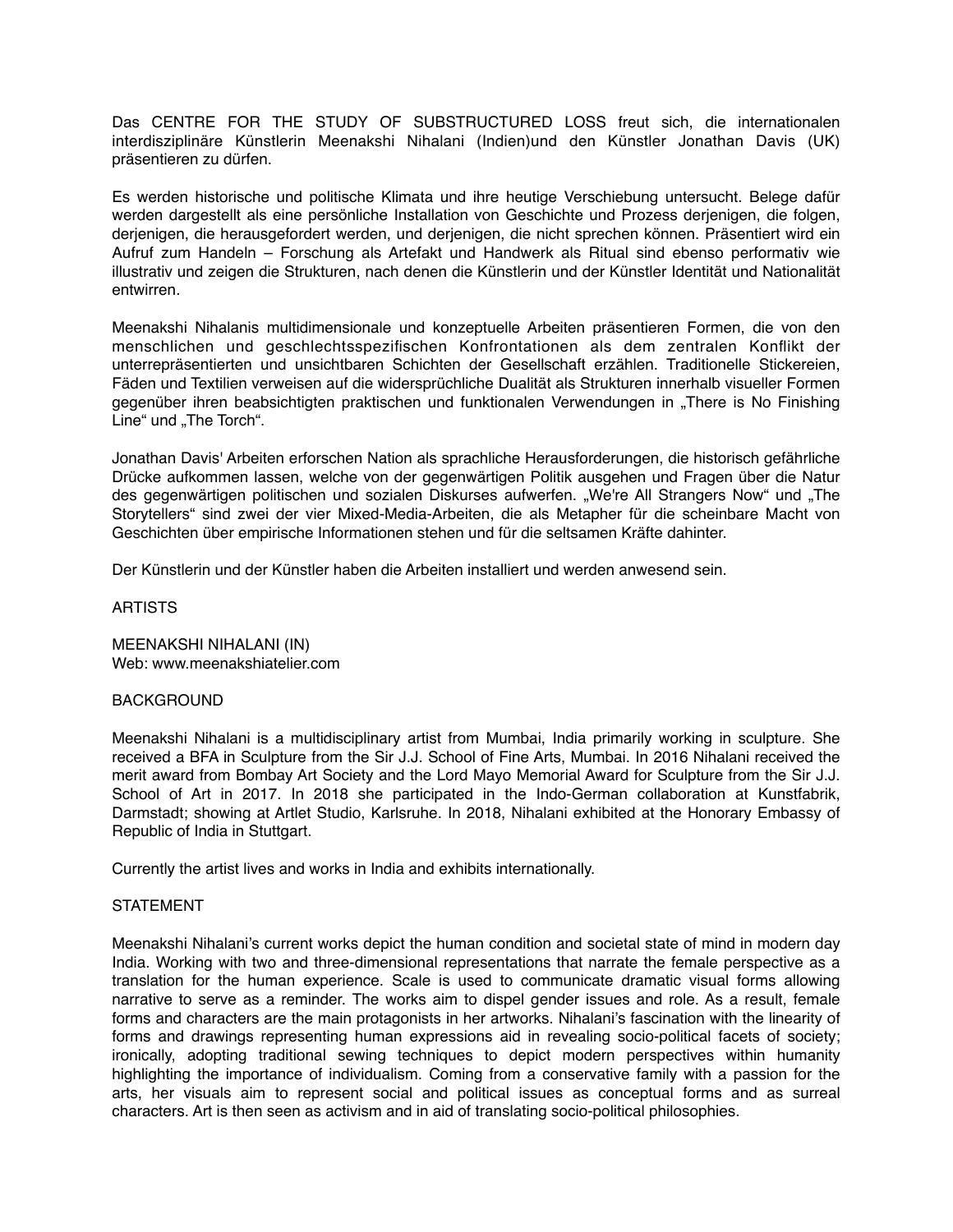## **OVERVIEW**

On August 15th, 1947 India achieved independence from 200 years of British-rule lasting from the mid-18th century until 1947. The road to independence highlighted the Quit India Movement and marked the contribution, strength, union, and leadership quality of women at a time of mass male incarceration. The moment had given birth to a rise in collective thinking, attaining freedom, and an insight into women within politics and socioeconomic spheres.

Currently, the participation of women in political and educational environments is necessary and the exhibition highlights the notion of unity, realization of self identity, an upbringing of an entire civilization, and the presence of dynamism as matriarchy and its unique element or power within an evolved society.

The craft techniques within the works here explicitly mock society from where I stand, by introducing the element of stitching and sewing which is commonly taught to every young girl as a custom to eventual male servitude. The technique instead is used as an element for self-individuality and to unite women at a grassroots level.

**WORKS** 

1. There Is No Finishing Line Cotton textile fabric, thread, pastels 117 x 73cm 2018

The work represents the myth of targets created to colonize and maintain the structure of society. These targets however, end up being the pedestals of achievement wavering off the individuality and creating new extensions of the mind and the natural phenomena of life.

2. The Torch Cotton textile fabric, thread, pastels 90 x 60cm 2018

The work is metaphor for the vision of progressive society with no gender preferences and nationality labels.

3. Young India=Matriarchy Society Cotton skirt, nylon rope Varying Dimensions 2018

"I stand here, feeling the urge to be elevated, with a vision of a matriarchal aspiration, where my nature gifted gender is respected."

JONATHAN DAVIS (UK) Web: www.studiojdavis.com

## BACKGROUND

Jonathan Davis established his art practice and studio in North London in 2013 following a career in architecture (qualifying at the University of Sheffield), urban design, urban planning (qualifying at the London School of Economics), built environment research and urban policy. In addition to his self-guided development as an artist, he has so far undertaken part time study at London's University of the Arts -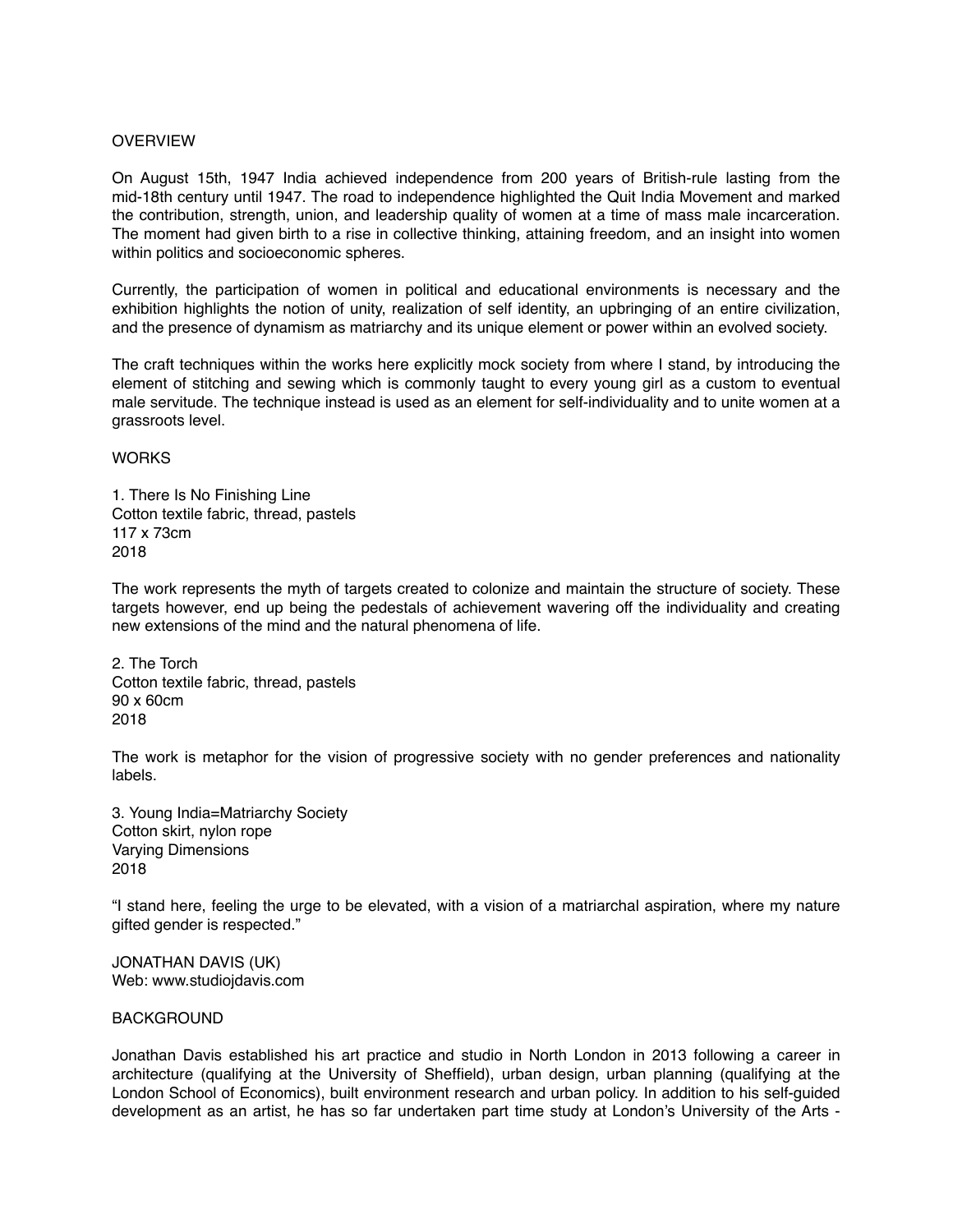Central St Martin's School; under the mentorship of Tricia Gillman and; at the International Dresden Summer Academy.

Jonathan's practice is primarily concerned with material, human and conceptual; in 2D he works in painting, drawing and collage and he has more recently made mixed media works in 3D and with light. Having exhibited in solo shows in London, 'Contemplation Fields' at Bloomsbury Design in 2014 and 'Panta Rhei' at Highgate Contemporary in 2016, this will be Jonathan's third exhibition.

Jonathan was born in England and is a British and EU citizen.

## **STATEMENT**

The so called 'populist revolt' of 2016 - 17 was a turning point in Jonathan Davis' work. It focused his attitudes towards social, political and economic processes on his artistic practice. Until that point, in earlier bodies of work, he had withheld personal and biographical elements by creating processes in which, albeit under tightly controlled conditions, the works 'made themselves'. They were left open to the possibilities of chance and offered the audience opportunities to make what they wanted of them. This turning point has however been a transformatory 'call to action' and he now permits himself to enter the frame.

The body of work in this exhibition originates from Jonathan's questions about identity, nationhood, contemporary UK and historic German political discourse, symbols and a two year period of reflection. An ongoing series of experimental work which began in 2016 with the title 'A Stranger in My Own Country' (the title borrowed from Hans Fallada's 1944 prison diaries) lies at the foundation of the current show.

Jonathan is grateful for this opportunity to participate in the Centre's residency programme which has enabled him to come to Berlin to pose questions about the direction of contemporary political discourse and its possible relationship to past events.

## **OVERVIEW**

From the onset of the so-called 'populist revolt' of 2016-17, the artist has suspected that the UK Government's stated aim to leave the European Union, otherwise known as 'Brexit,' is in fact the manifestation of a coup d'état.

Given the apparent similarities between the front pages of two newspapers (one published in 2016, the other in 1933), the artist also considers ways in which public opinion can be manipulated. Is there an equivalence of distortion, of euphemism or of intention to deceive between two very different periods of European history?

These works are the interim findings of an investigation in which the artist requests your participation. The investigation has so far gathered material that suggests that public opinion can more often be influenced by telling stories than attempts to elucidate truth by the examination of empirically derived evidence. Psychological and neuroscientific research has demonstrated that this is more likely if a person's thinking style is of a type associated with conservative, or even authoritarian political attitudes.

Reflecting these possibilities, the work has been separated into four rooms:

Room A – My evidence Room B – My story Room C – Your evidence Room D – Your story